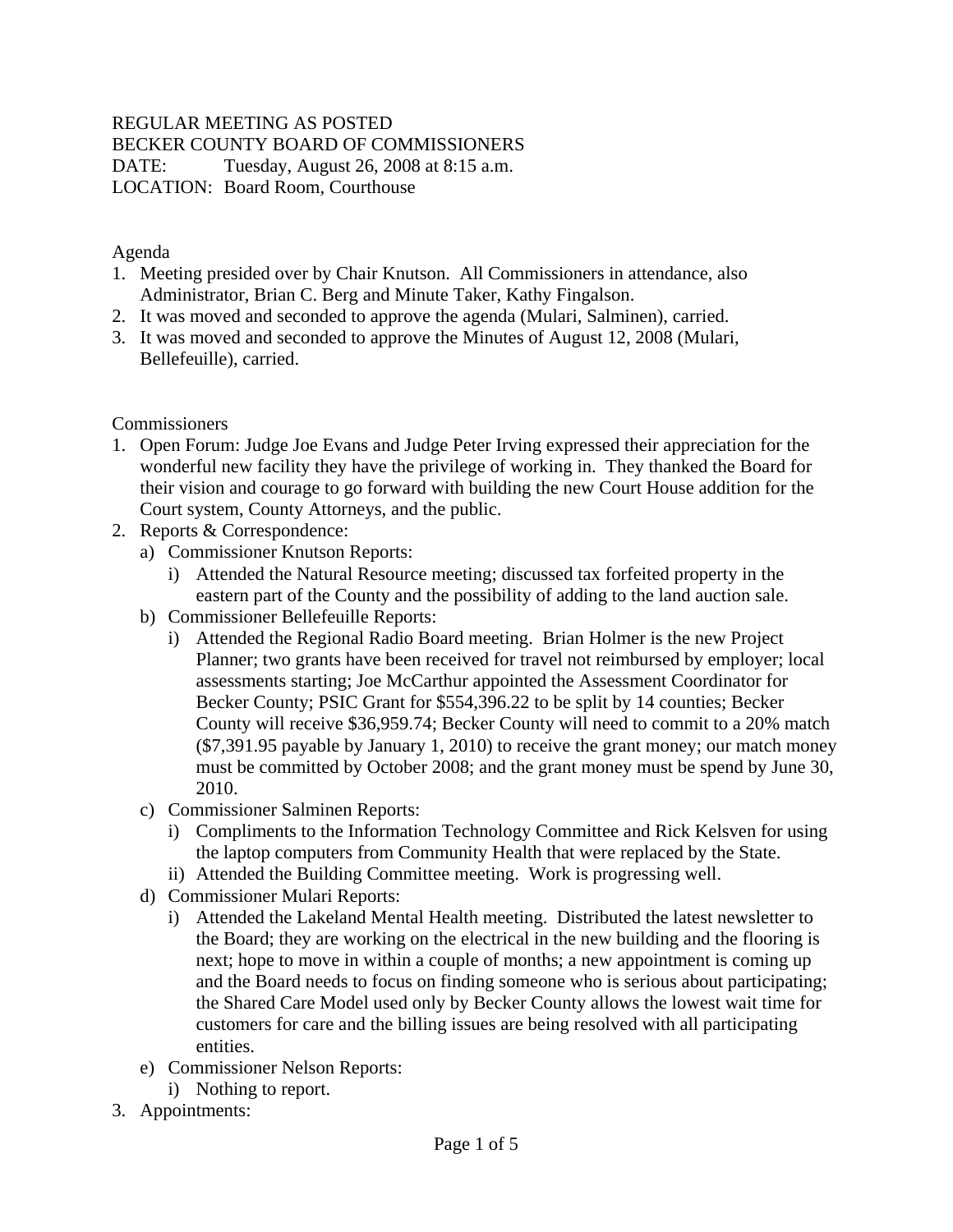- a) There were no appointments.
- 4. Building Committee Discussion:
	- a) It was moved and seconded to approve Resolution 08-08-2C, accepting and approving the bid of \$231,062 which includes the construction of a parking lot and green space at the intersection of Frazee and Lake Street, and allows the \$60,482 included in the bid for the underground water retention to be paid to the City in lieu of the underground water storage if the Building Committee determines it to be the appropriate direction and authorized the County Administrator to represent the Owner concerning documents (Salminen, Bellefeuille), carried.

Emergency Management

- 1. It was moved and seconded to approve the 2008 Emergency Management Performance Grant in the amount of \$14,750 and the Becker County Hazard Mitigation Grant Program (HMGP) (Mulari, Nelson), carried.
- 2. Rusty Haskins presented an update on the September  $10<sup>th</sup>$  Fall Disaster Drill; the Emergency Warning System update by the City; and the Fire Departments communication systems review for the Radio Board Regional Assessment later this year.

## Assessor

- 1. It was moved and seconded to approve the Abatements (1) PIN 03.0049.000, Burlington Township for \$274; (2) PIN 06.8758.000, Cormorant Township for \$106; (3) PINS 10.0262.000 and 10.8356.000, Erie Township for \$38 and \$(56.00); (4) PIN 28.8127.000, Shell Lake Township for \$160 (Salminen, Nelson), carried.
- 2. Steve Skoog presented an update on the changes to the Green Acres deferment revised in the last session of the Minnesota Legislature. Letters will be going out to taxpayers regarding the changes and they have until the first of the year to make any changes to their assessments. The Commissioners requested a more in depth presentation at the next Board meeting to enable them to answer questions they may receive from the public.

## Judge Borgen

1. Judge Borgen and Don Kautzman presented a Drug Court Update. The Drug Court requested funding in the amount of \$10,000 for 2009. The expenses to date are \$35,583.09 with seven participants from Becker County. Judge Borgen expressed her gratitude for the program and her commitment to helping the chemically dependent participants change their lives.

Auditor-Treasurer

1. There were no licenses or permits.

Finance Committee Minutes

1. It was moved and seconded to approve the Claims with the addition of four over 90 days claims, (1) L&M Fleet due to missed bills by vendor; (2) Larry Knutson; (3) Modern Heating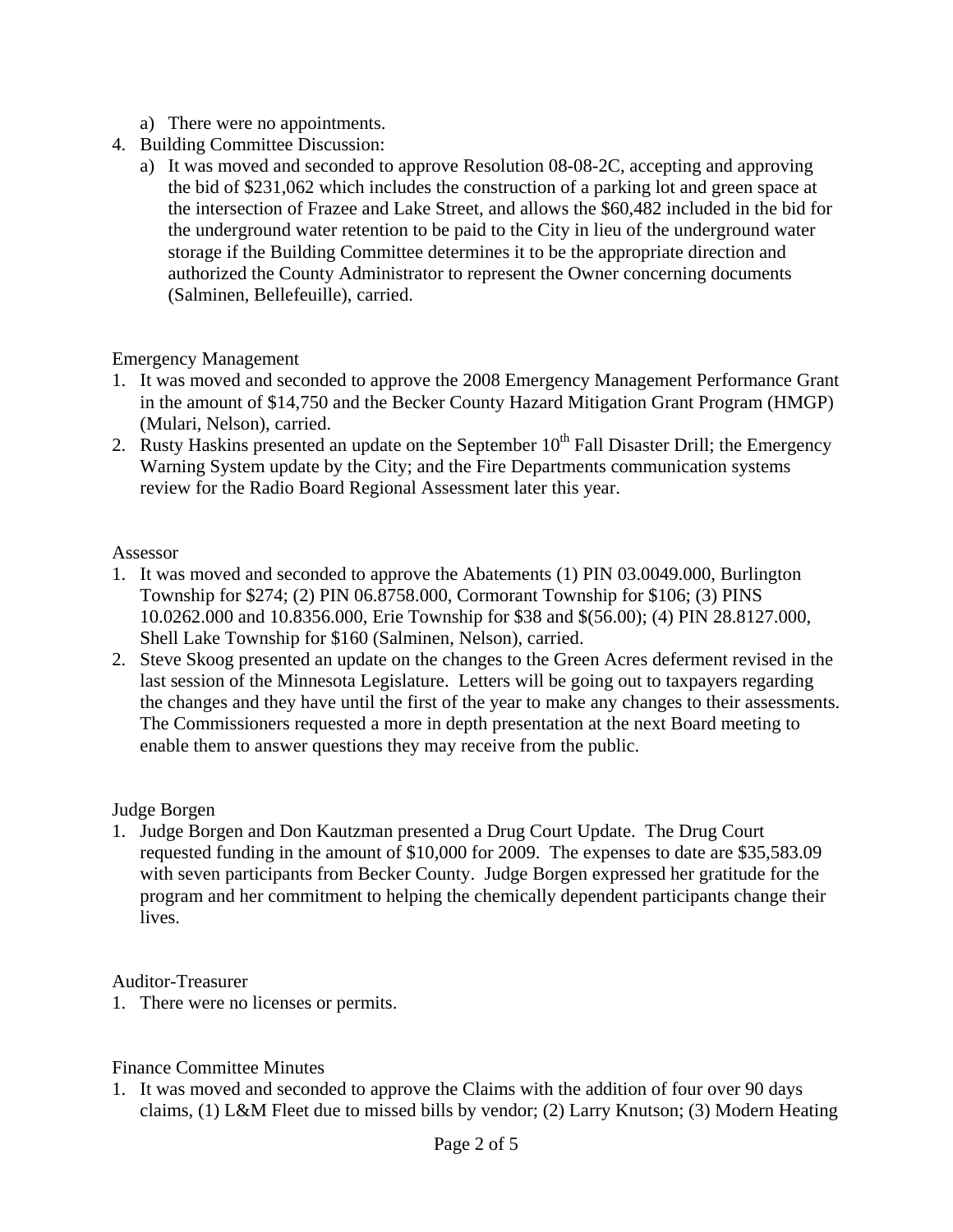- 2. It was moved and seconded to approve the update to the Law Enforcement Center elevator by Otis Elevator Company for code compliance at an estimated cost of \$3,800 (Salminen, Bellefeuille), carried.
- 3. It was moved and seconded to approve Resolution 08-08-2B, the appropriation pledge to West Central Initiative for 2009 in the amount of \$6,000 (Salminen, Knutson), carried.
- 4. It was moved and seconded to approve the Information Technology Third Quarter computer requests (2 replacement laptops for Assessor/Environmental; 2 laptops, 1 replacement and 1 new for Attorney; 1 laptop and 1 desktop and 1 monitor for Human Resources; 1 desktop for Probation; 1 desktop for Jail; 2 desktops for Auditor-Treasurer/DMV; 40 desktops for Human Services [50-65% reimbursement] for a total cost of \$40,050 (Salminen, Bellefeuille), carried.
- 5. It was moved and seconded to approve the Information Technology annual maintenance agreement for ARCGIS in the amount of \$7,450.37 included sales tax (Salminen, Nelson), carried.
- 6. It was recommended by the Finance Committee to approve the request from the Sheriff for a squad car purchase in the amount of \$119,901.44.
- 7. It was recommended by the Finance Committee to approve the request from Natural Resource Management to accept the low bids from Joe Stenger for three different trail construction/improvement projects.
- 8. It was recommended by the Finance Committee to approve the low bids for the parking lot project totaling \$231,062.
- 9. It was moved and seconded to approve the Phase I Roers Construction change order G-018 totaling \$3,945.23 (Salminen, Nelson), carried.
- 10. It was moved and seconded to approve the Phase II Bob Bristlin & Son change order G-002 totaling \$7,446.25 (Bellefeuille, Nelson), carried.
- 11. It was recommended by the Finance Committee to approve the request from Transit to accept the annual grant, Resolution 08-08-2A.
- 12. It was recommended by the Finance Committee to approve the request from Emergency Management to accept the Performance Grant in the amount of \$14,750.

## **Sheriff**

- 1. It was moved and seconded to approve the low quotes from Elk River Ford-Dodge-Jeep to purchase four Ford Crown Victoria squad cars for a cost of \$97,017.44 and the low quote from Nereson Chevrolet Detroit Lakes to purchase one Chevrolet Impala for a cost of \$22,584 for a total of \$119,601.44 (Bellefeuille, Salminen), carried.
- 2. It was moved and seconded to approve Minnesota Safe & Sober Reimbursement Agreement for 2008-2009 to access reimbursement for costs associated with traffic enforcement estimated to be \$31,000 with the program (Salminen, Nelson), carried.
- 3. Sheriff Tim Gordon presented information regarding the September  $10<sup>th</sup>$  Emergency drill to be held at the WeFest grounds starting at 6:00 p.m. including 32 emergency organizations and 5 emergency service organizations.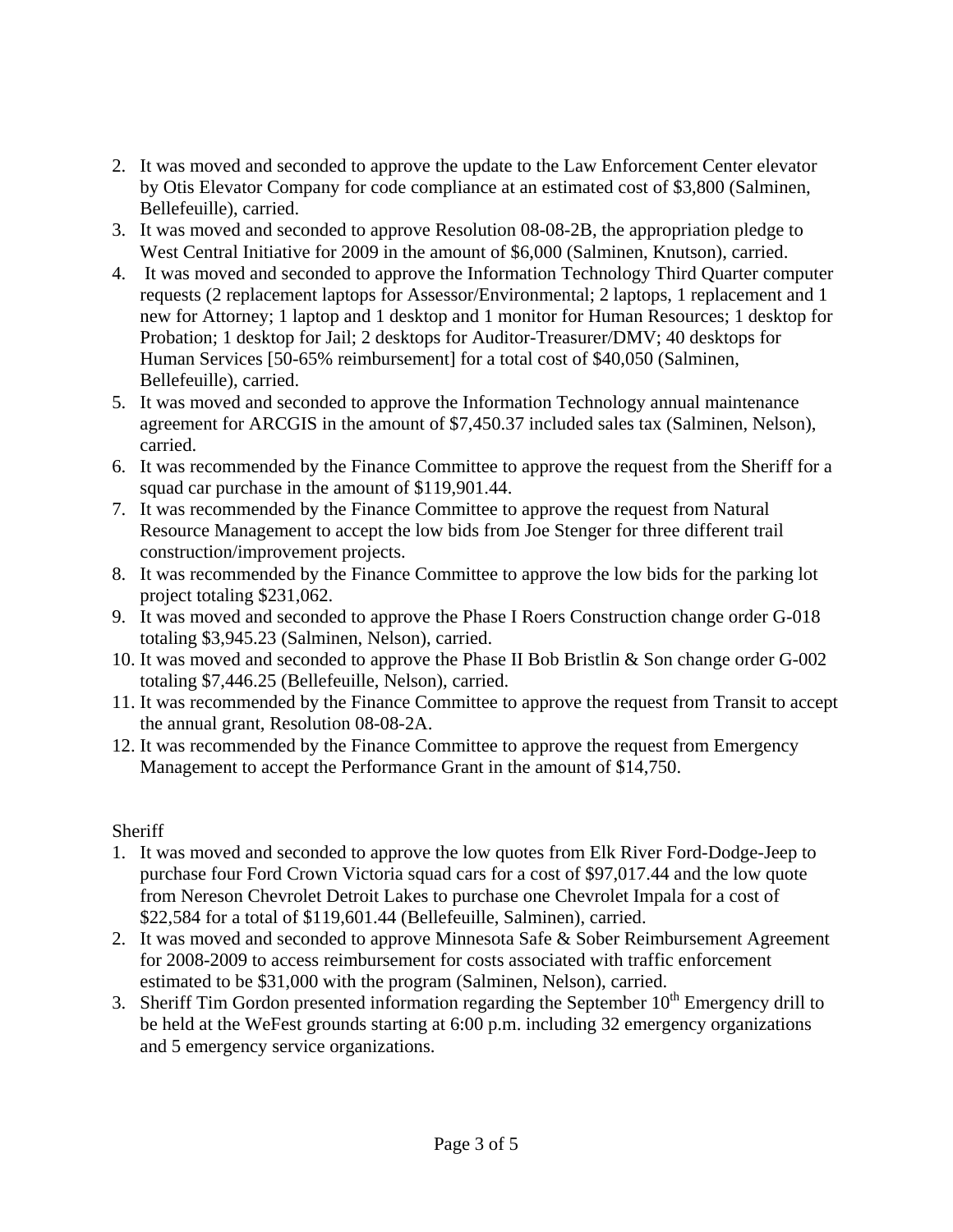Natural Resource Management

- 1. It was moved and seconded to approve the two Snowmobile Trail Assistance Grant Agreements provided by the Minnesota DNR for the Winter Wonderland Trail in the amount of \$93,250 and the Wolf Pack Trail in the amount of \$12,338.84 (Mulari , Salminen), carried.
- 2. It was moved and seconded to approve the renewal of the limited license to use copyrighted material on the MN-DNR's Natural Heritage Database to identify and locate rare plants and animals used in planning forest management activities at no cost to Becker County (Nelson, Mulari), carried.
- 3. It was moved and seconded to approve the low bids from Joe Stenger for (1) construction of trails and parking lot at Mountain View Recreation Area in the amount of \$17,500; (2) Camp 5 realignment in the amount of \$3,500 + \$6.50/cy gravel; and (3) Ice Cracking Lodge Trail Improvements in the amount of \$7,500 (Mulari, Salminen), carried.

Human Services

- 1. It was moved and seconded to approve the agenda with the addition of five contracts, one purchase of service agreement, and the deletion of the Transit Ridership report (Salminen, Mulari), carried.
- 2. It was moved and seconded to approve the Contracts with CK Home Health Care, Inc., Caring Hands Home Care, Inc., New Dimensions Home Health Care, Inc., Tender Hearts Home Care, Inc., and White Earth Home Care Agency (Salminen, Nelson), carried.
- 3. It was moved and seconded to approve the Purchase of Service Agreement School District #22, Stellher Human Services and Becker County (Salminen, Mulari), carried.
- 4. It was moved and seconded to accept the Financial Services Report (Salminen, Nelson), carried.
- 5. It was moved and seconded to accept the Family Services Report (Salminen, Bellefeuille), carried.
- 6. It was moved and seconded to accept the Adult Services Report (Salminen, Mulari), carried.
- 7. It was moved and seconded to approve the Human Services Claims (Salminen, Bellefeuille), carried.
- 8. It was moved and seconded to approve the Community Health Claims (Mulari, Nelson), carried.
- 9. It was moved and seconded to approve the Transit Claims (Mulari, Salminen), carried.
- 10. It was moved and seconded to accept Resolution 08-08-2A, the Agreement with the State of Minnesota to provide public transportation service in Becker County (Mulari, Salminen), carried.

Planning and Zoning

- 1. Planning Commission Recommendations, August 19, 2008: First Order of Business: Kevin Kowalcyzk. It was moved and seconded to concur with Planning and Zoning to approve the change of zone from commercial to residential for the property located at 29268 Old Hwy 10 in Burlington Township based on the fact that it is compatible with the surrounding area (Salminen, Bellefeuille), carried.
- 2. Second Order of Business: Jeff Strand. It was moved and seconded to concur with Planning and Zoning to approve the certificate of survey to subdivide a 15.25 acre tract into a 1.07